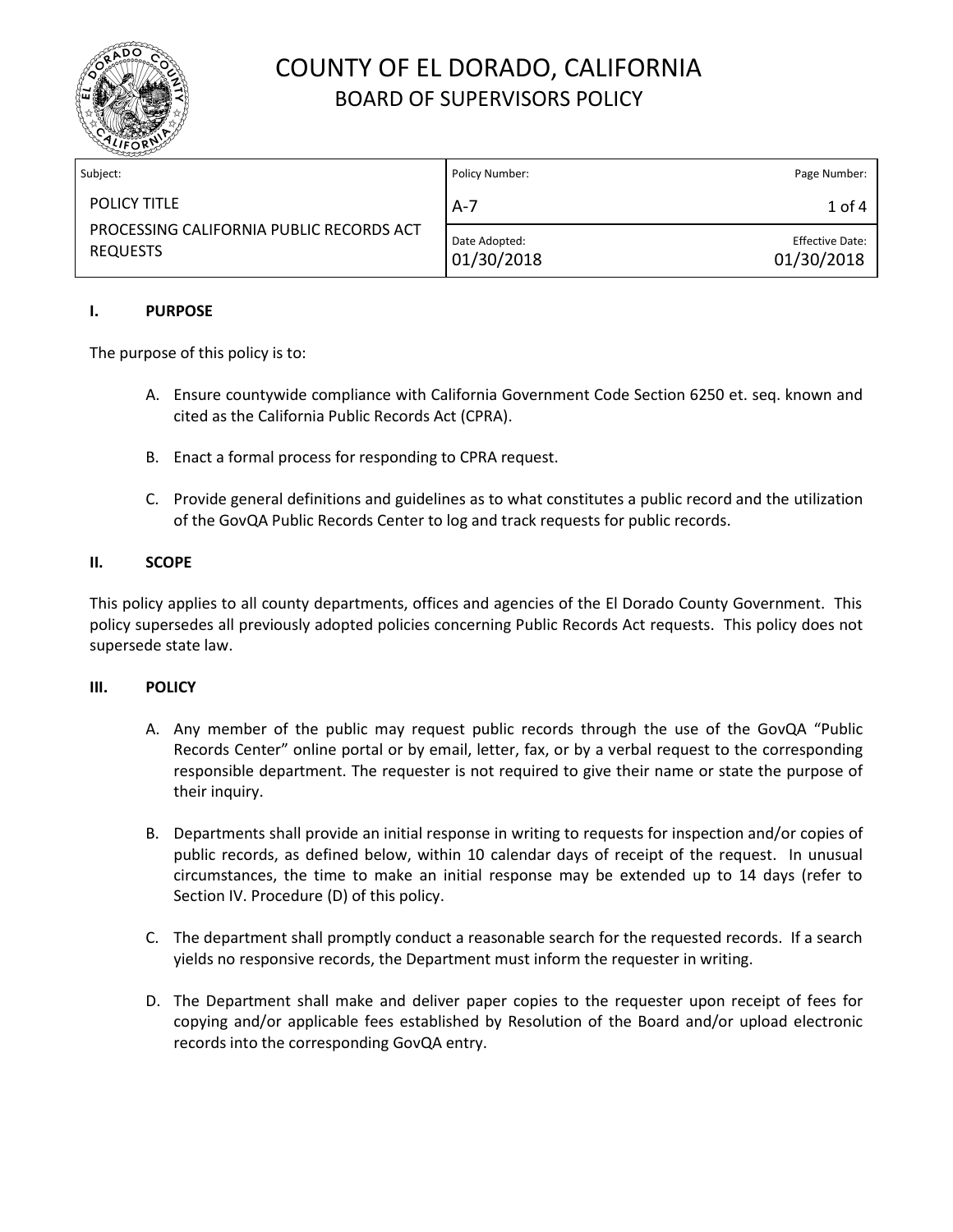

| Subject:                                                                           | Policy Number:              | Page Number:                         |
|------------------------------------------------------------------------------------|-----------------------------|--------------------------------------|
| <b>POLICY TITLE</b><br>PROCESSING CALIFORNIA PUBLIC RECORDS ACT<br><b>REQUESTS</b> | $A-7$                       | $2$ of 4                             |
|                                                                                    | Date Adopted:<br>01/30/2018 | <b>Effective Date:</b><br>01/30/2018 |

#### **III. PROCEDURE**

- A. Each Department shall designate an appropriate member of their staff to be responsible for oversight of all CPRA requests received by the department and on a daily basis ensuring compliance with the timelines defined in the CPRA.
- B. Any employee in receipt of a CPRA request submitted via email, US mail, in person or by fax must *immediately* notify the designated staff member in the department responsible for processing CPRA requests and provide the full content of the request. The designated staff shall enter the request into the GovQA system in accordance with established procedures.
- C. CPRA requests that are verbal in nature (by telephone; for example) shall be thoroughly documented by the county employee receiving the request who shall then submit the request to the department staff designated to process CPRA requests. Employees are encouraged to recommend that the requesting party submit their request in writing to ensure the request is clear and to establish a timeline. However, a failure to submit a request in writing does not constitute a legitimate basis for not responding to such requests within the requirements outlined in this policy and the CPRA.
- D. If the request is received after business hours or on a weekend or holiday, the next business day may be considered the date of receipt. If the 10th day falls on a weekend or holiday, the next business day is considered the deadline for responding to the request. In unusual circumstances (as defined in Section 6253(c)(1)-(4)) the time limit may be extended by written notice by the head of the agency or designee to the requestor setting forth the reasons for the extension and the date on which a determination is expected to be dispatched, but not for more than 14 days. The statute does not set forth the deadline for actual production of the requested documents. The CPRA simply states that copies of records must be provided "promptly."
- E. If, after conducting a search for documents and making a preliminary determination that disclosure should be made in response to the request, the Department Head or their designee questions whether the records are exempt from disclosure under the CPRA or otherwise confidential or privileged by law, the Department must promptly submit a Legal Service Request to include the full content of the CPRA request to County Counsel for legal advice prior to responding to the CPRA request.
- F. All responses to a CPRA request must be in writing. In the event responsive records are exempt from disclosure pursuant to Government Code section 6254, the written response must identify by name and title each person responsible for the decision to withhold or redact a record, and state the legal basis for redacting or withholding the record. The written response should not include a log of the records being withheld. The written response does not need to include answers to questions.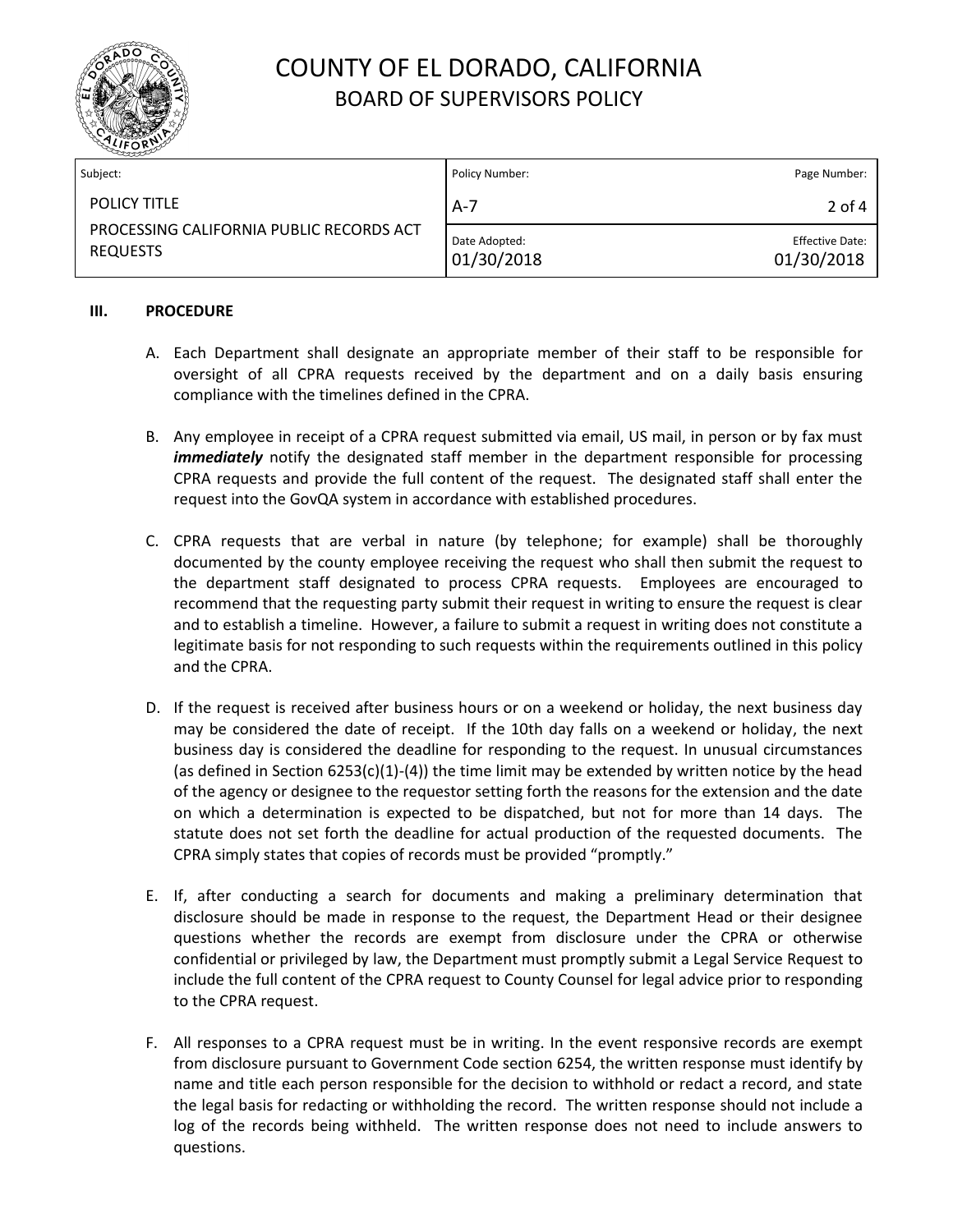

| Subject:                                                                           | Policy Number:              | Page Number:                         |
|------------------------------------------------------------------------------------|-----------------------------|--------------------------------------|
| <b>POLICY TITLE</b><br>PROCESSING CALIFORNIA PUBLIC RECORDS ACT<br><b>REQUESTS</b> | $A-7$                       | 3 of 4                               |
|                                                                                    | Date Adopted:<br>01/30/2018 | <b>Effective Date:</b><br>01/30/2018 |

### **IV. DEFINITIONS**

- A. "Public Records" includes any writing containing information relating to the conduct of the public's business prepared, owned, used, or retained by any state or local agency regardless of the physical form or characteristics. A "writing" is defined as "any handwriting, typewriting, printing, photostating, photographing, photocopying, transmitting by electronic mail or facsimile, and every other means of recording upon any tangible thing any form of communication or representation, including letters, words, pictures, sounds, or symbols, or combinations thereof, and any record thereby created, regardless of the manner in which the record has been stored." [Government Code Section 6252(g)]
	- 1. A writing in the possession of a local agency, does not automatically constitute a public record.
	- 2. Public records are not limited to only those documents public officials are required by law to keep.
	- 3. The CPRA applies to *existing* records. The County is not required to create records in order to respond to a CPRA request.
	- 4. The record must relate to the conduct of the public's business.
	- 5. Personal documents that may be in the possession of a local agency are not necessarily public records.
	- 6. A public agency cannot be required to seek records it does not prepare, own, use, or retain in the conduct of its business. Not included, for example, are documents prepared by a public entity's contractor that have never been transmitted to the county, have not been "prepared" by the public entity, and are not "retained" by the public entity, even though they may have been used by the public entity for public business.
	- 7. Refer to Government Code section 6254 for CPRA Exemption Categories.
- B. *"Designated Staff"* means an employee in a county department or agency who serves as the primary responsible party for logging, tracking and responding to public records act requests as directed by the corresponding Department Head.